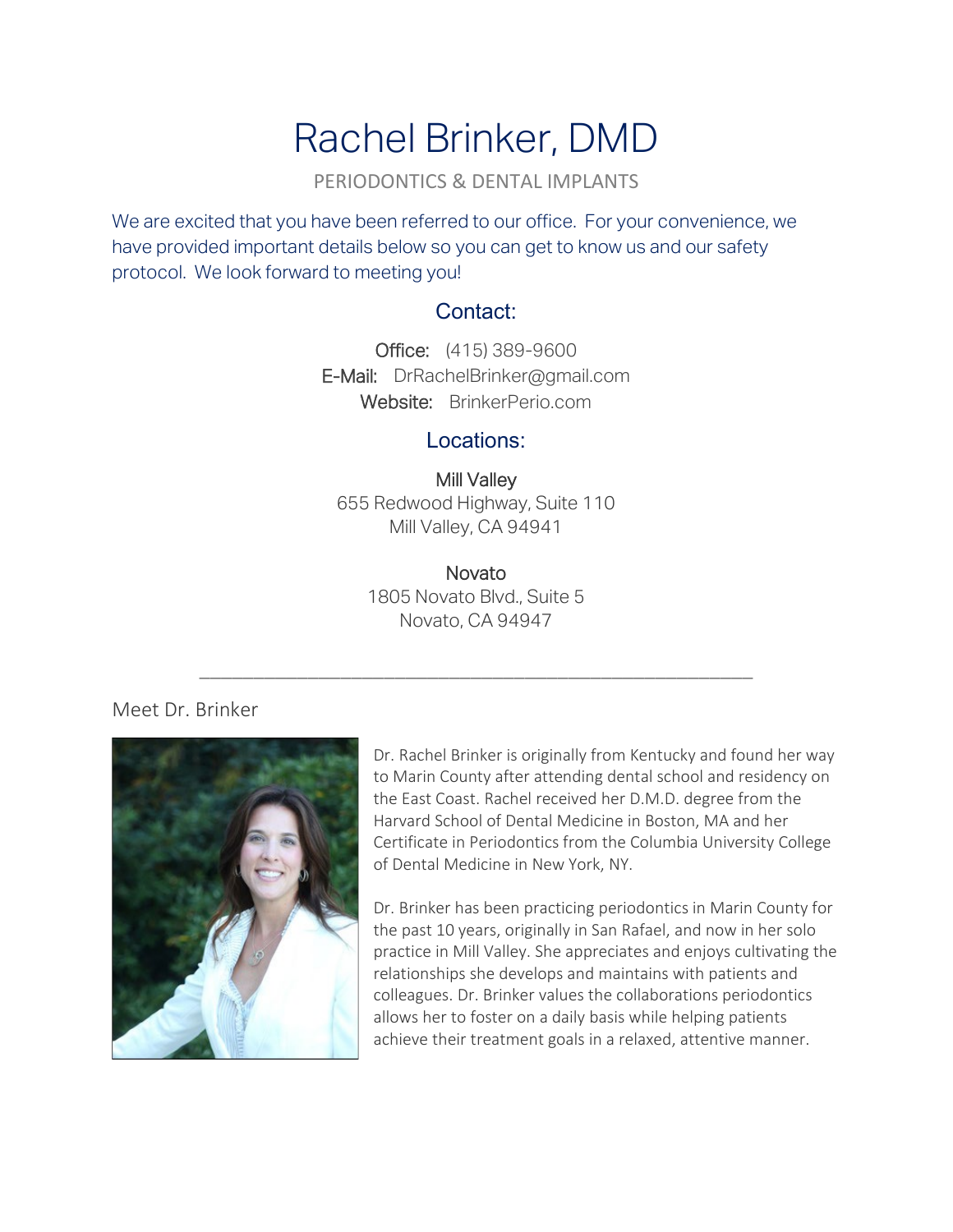Rachel enjoys being in the outdoors and taking advantage of all that Marin has to offer. She runs, hikes, mountain bikes, enjoys crossfit, the beach, and anything active. Rachel also loves exploring Marin, and so much more, with her two young daughters, Sienna and Sabrina.

## Patient Safety

Infection control has always been a top priority for our practice and you may have seen this during your visits to our office. Our infection control processes are made so that when you receive care, it's both safe and comfortable. We want to tell you about the infection control procedures we follow in our practice to keep patients and staff safe.

Our office follows infection control recommendations made by the American Dental Association (ADA), the U.S. Centers for Disease Control and Prevention (CDC) and the Occupational Safety and Health Administration (OSHA). We follow the activities of these agencies so that we are up-to-date on any new rulings or guidance that may be issued. We do this to make sure that our infection control procedures are current and adhere to each agencies' recommendations.

# Mill Valley Location

#### What to Expect During Your Appointment

- You will have direct access from the parking lot to your treatment operatory. Each operatory has its own outside door that may be accessed from the parking lot.
- You will be asked some COVID-19 screening questions at the time of scheduling and asked to fill out the questionnaire online on our website as well. You will also be asked those same questions upon your arrival to your appointment. When you arrive to your appointment there will be numbers on the 3 outside entrances to each operatory. We will advise you of your operatory number at the time of scheduling. Please wait outside, with your mask on, until we can see you. At that time your temperature will be taken and a pulse oximeter reading taken. You will then be asked to enter the operatory and wash your hands. Please leave your mask on until you are asked to remove it.
- We ask that you please use the restroom at home prior to your visit. Our goal is to have you enter your treatment room and proceed with treatment uninterrupted so that the room remains as disinfected and as sterile environment as possible. Of course, should you need to use the restroom we do have an in-office restroom available.
- Please only bring one additional person with you to your appointment and only if necessary.
- You may see that our waiting room will no longer offer magazines, children's toys and so forth, since those items are difficult to clean and disinfect.
- We have 2 Hyper HEPA air purifying units by IQ Air (https://www.iqair.com/commercial/compact-stand-alone-air-filtration/healthpro-series) as well as a vacuum unit to suction any aerosol directly during treatment. Each filter alone covers the square footage of our office, so we have double the filtration for our office size.
- All payment and communication can be done over the phone or via email. No need to wait in a waiting room or have an exchange at the front desk if you prefer.